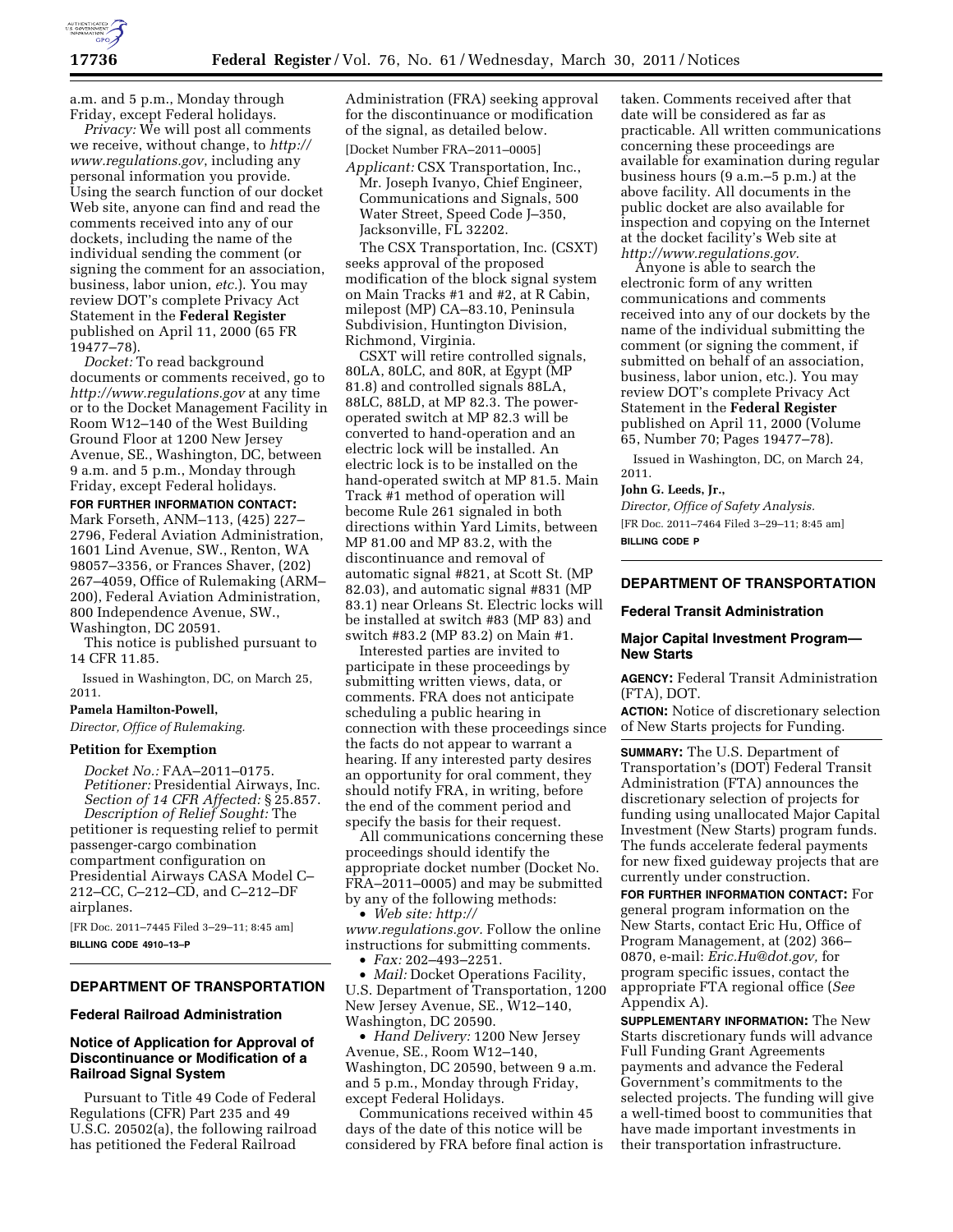Furthermore, the advance payments will save financial costs for the local transit project sponsors and free up local funds for other transit projects that will further enhance mobility and livability in their communities. A total of \$207,403,999 is available for FTA's discretionary allocation under the New Starts program. Of the total made available, \$182,404,000 will fund seven transit

projects already under construction; \$24,999,999 restores funding for the Oakland Airport Connector. Projects selected for funding are shown in Table 1, which accompanies this announcement. Project identification numbers are assigned to each project and must be used in the Transportation Electronic Award Management grant application. Pre-award authority is

granted as of December 27, 2010. The funding announced in this notice will be available for obligation until September 30, 2013.

Issued in Washington, DC, this 23rd day of March, 2011.

**Peter Rogoff,** 

*Administrator.* 

**Appendix A** 

## FTA REGIONAL AND METROPOLITAN OFFICES

| Mary E. Mello, Regional Administrator, Region 1–Boston, Kendall<br>Square, 55 Broadway, Suite 920, Cambridge, MA 02142-1093, Tel.<br>617-494-2055.                                                                                                       | Robert C. Patrick, Regional Administrator, Region 6–Ft. Worth, 819<br>Taylor Street, Room 8A36, Ft. Worth, TX 76102, Tel. 817-978-0550.                              |
|----------------------------------------------------------------------------------------------------------------------------------------------------------------------------------------------------------------------------------------------------------|----------------------------------------------------------------------------------------------------------------------------------------------------------------------|
| States served: Connecticut, Maine, Massachusetts, New Hampshire,<br>Rhode Island, and Vermont.                                                                                                                                                           | States served: Arkansas, Louisiana, Oklahoma, New Mexico and<br>Texas.                                                                                               |
| Brigid Hynes-Cherin, Regional Administrator, Region 2-New York, One<br>Bowling Green, Room 429, New York, NY 10004-1415, Tel. 212-<br>668-2170.                                                                                                          | Mokhtee Ahmad, Regional Administrator, Region 7–Kansas City, MO,<br>901 Locust Street, Room 404, Kansas City, MO 64106, Tel. 816-<br>329-3920.                       |
| States served: New Jersey, New York.                                                                                                                                                                                                                     | States served: Iowa, Kansas, Missouri, and Nebraska.                                                                                                                 |
| New York Metropolitan Office, Region 2–New York, One Bowling<br>Green, Room 428, New York, NY 10004-1415, Tel. 212-668-2202.                                                                                                                             |                                                                                                                                                                      |
| Letitia Thompson, Regional Administrator, Region 3-Philadelphia, 1760<br>Market Street, Suite 500, Philadelphia, PA 19103-4124, Tel. 215-<br>656-7100.                                                                                                   | Terry Rosapep, Regional Administrator, Region 8–Denver, 12300 West<br>Dakota Ave., Suite 310, Lakewood, CO 80228-2583, Tel. 720-963-<br>3300.                        |
| States served: Delaware, Maryland, Pennsylvania, Virginia, West Vir-<br>ginia, and District of Columbia. Philadelphia Metropolitan Office, Re-<br>gion 3-Philadelphia, 1760 Market Street, Suite 500, Philadelphia, PA<br>19103-4124, Tel. 215-656-7070. | States served: Colorado, Montana, North Dakota, South Dakota, Utah,<br>and Wyoming.                                                                                  |
| Washington, DC Metropolitan Office, 1990 K Street, NW., Room 510,<br>Washington, DC 20006, Tel. 202-219-3562.                                                                                                                                            |                                                                                                                                                                      |
| Yvette Taylor, Regional Administrator, Region 4-Atlanta, 230 Peach-<br>tree Street, NW. Suite 800, Atlanta, GA 30303, Tel. 404-865-5600.                                                                                                                 | Leslie T. Rogers, Regional Administrator, Region 9–San Francisco,<br>201 Mission Street, Room 1650, San Francisco, CA 94105-1926,<br>Tel. 415-744-3133.              |
| States served: Alabama, Florida, Georgia, Kentucky, Mississippi, North<br>Carolina, Puerto Rico, South Carolina, Tennessee, and Virgin Is-<br>lands.                                                                                                     | States served: American Samoa, Arizona, California, Guam, Hawaii,<br>Nevada, and the Northern Mariana Islands.                                                       |
|                                                                                                                                                                                                                                                          | Los Angeles Metropolitan Office, Region 9–Los Angeles, 888 S.<br>Figueroa Street, Suite 1850, Los Angeles, CA 90017-1850, Tel.<br>213-202-3952.                      |
| Marisol Simon, Regional Administrator, Region 5–Chicago, 200 West<br>Adams Street, Suite 320, Chicago, IL 60606, Tel. 312-353-2789.                                                                                                                      | Rick Krochalis. Regional Administrator. Region 10–Seattle. Jackson<br>Federal Building. 915 Second Avenue, Suite 3142. Seattle, WA<br>98174-1002. Tel. 206-220-7954. |
| States served: Illinois, Indiana, Michigan, Minnesota, Ohio, and Wis-<br>consin.                                                                                                                                                                         | States served: Alaska, Idaho, Oregon, and Washington.                                                                                                                |
| Chicago Metropolitan Office, Region 5–Chicago, 200 West Adams<br>Street, Suite 320, Chicago, IL 60606, Tel. 312-353-2789.                                                                                                                                |                                                                                                                                                                      |